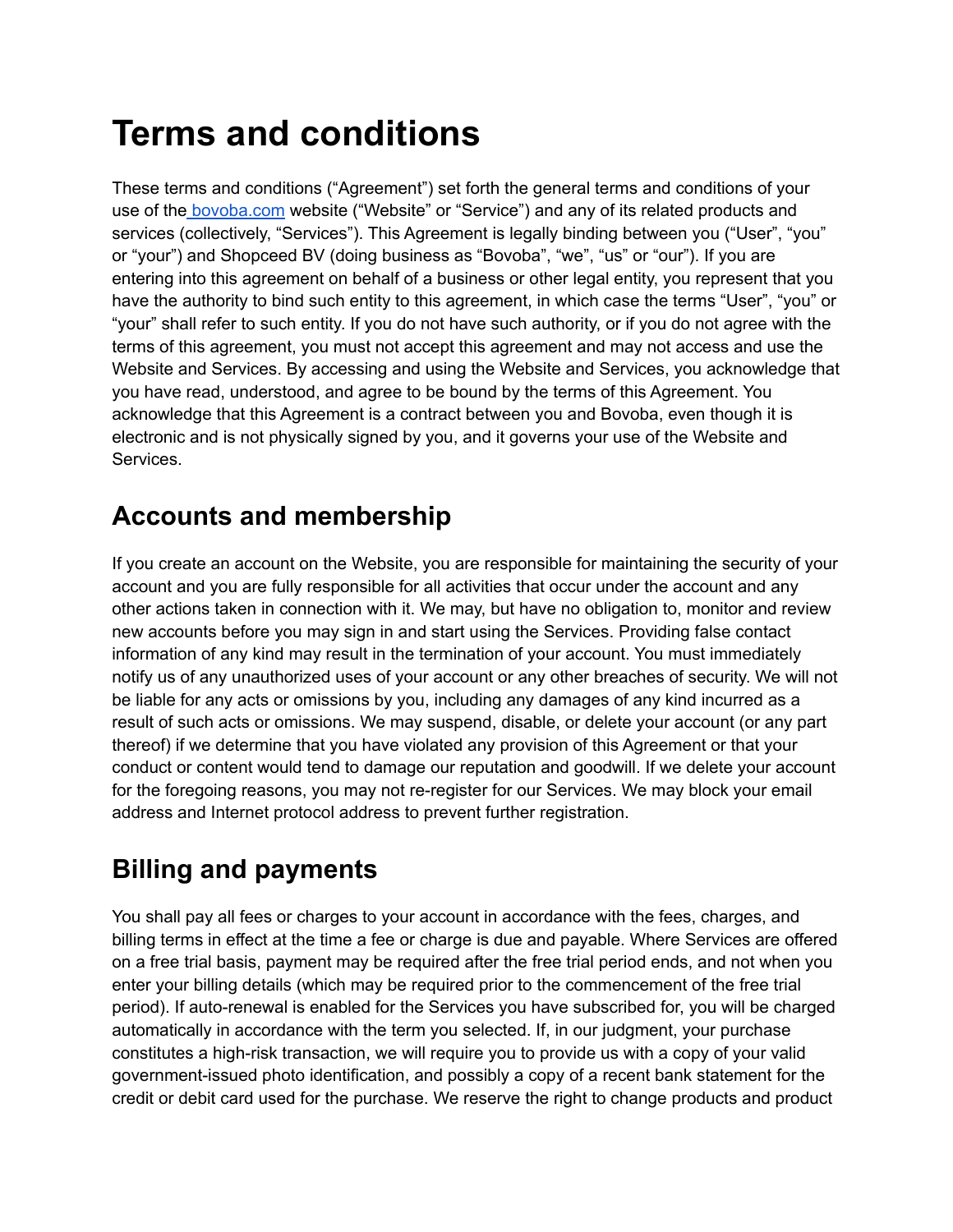pricing at any time. We also reserve the right to refuse any order you place with us. We may, in our sole discretion, limit or cancel quantities purchased per person, per household or per order. These restrictions may include orders placed by or under the same customer account, the same credit card, and/or orders that use the same billing and/or shipping address. In the event that we make a change to or cancel an order, we may attempt to notify you by contacting the e-mail and/or billing address/phone number provided at the time the order was made.

### **Accuracy of information**

Occasionally there may be information on the Website that contains typographical errors, inaccuracies or omissions that may relate to product descriptions, pricing, availability, promotions and offers. We reserve the right to correct any errors, inaccuracies or omissions, and to change or update information or cancel orders if any information on the Website or Services is inaccurate at any time without prior notice (including after you have submitted your order). We undertake no obligation to update, amend or clarify information on the Website including, without limitation, pricing information, except as required by law. No specified update or refresh date applied on the Website should be taken to indicate that all information on the Website or Services has been modified or updated.

#### **Links to other resources**

Although the Website and Services may link to other resources (such as websites, mobile applications, etc.), we are not, directly or indirectly, implying any approval, association, sponsorship, endorsement, or affiliation with any linked resource, unless specifically stated herein. We are not responsible for examining or evaluating, and we do not warrant the offerings of, any businesses or individuals or the content of their resources. We do not assume any responsibility or liability for the actions, products, services, and content of any other third parties. You should carefully review the legal statements and other conditions of use of any resource which you access through a link on the Website. Your linking to any other off-site resources is at your own risk.

### **Prohibited uses**

In addition to other terms as set forth in the Agreement, you are prohibited from using the Website and Services or Content: (a) for any unlawful purpose; (b) to solicit others to perform or participate in any unlawful acts; (c) to violate any international, federal, provincial or state regulations, rules, laws, or local ordinances; (d) to infringe upon or violate our intellectual property rights or the intellectual property rights of others; (e) to harass, abuse, insult, harm, defame, slander, disparage, intimidate, or discriminate based on gender, sexual orientation, religion, ethnicity, race, age, national origin, or disability; (f) to submit false or misleading information; (g) to upload or transmit viruses or any other type of malicious code that will or may be used in any way that will affect the functionality or operation of the Website and Services,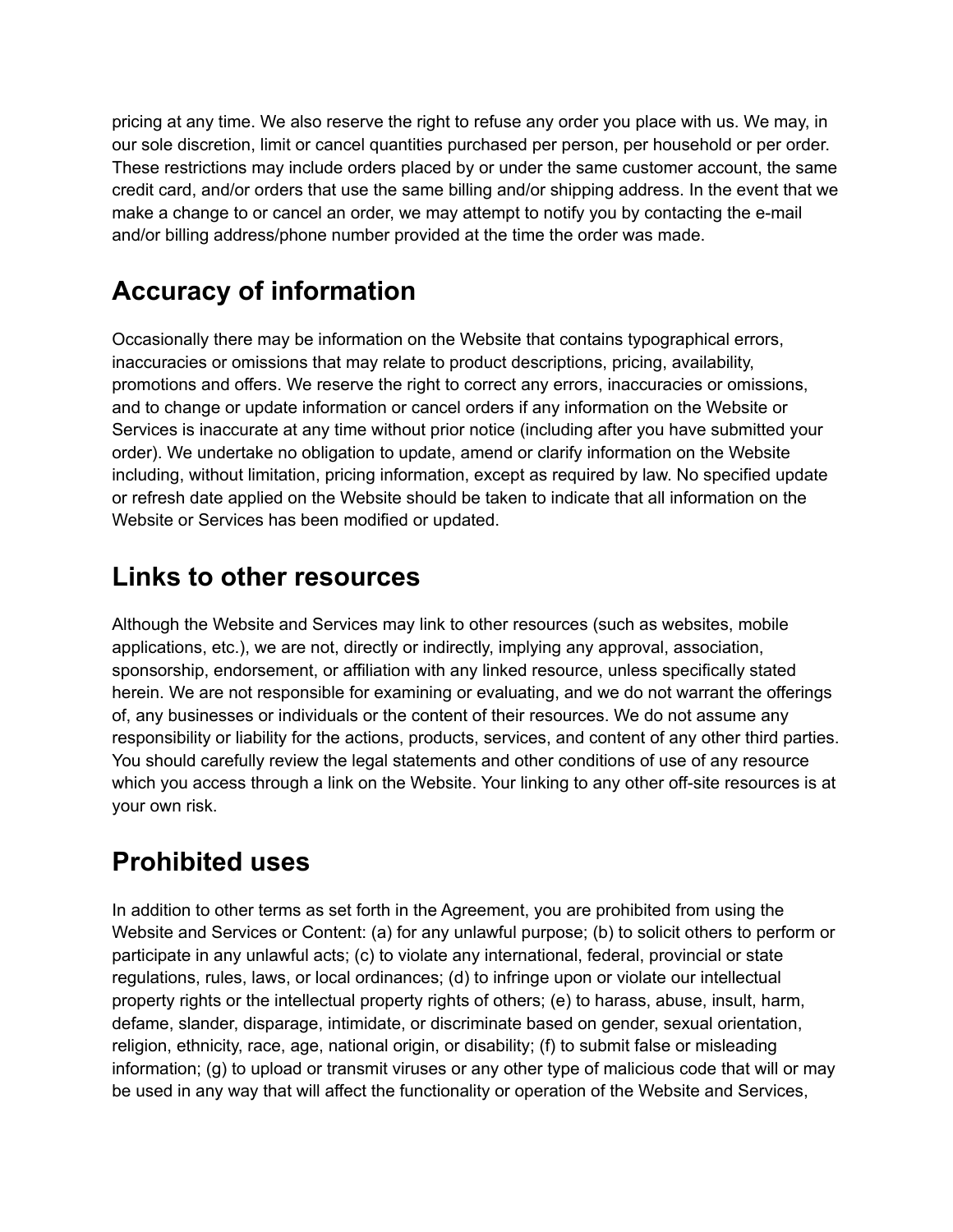third party products and services, or the Internet; (h) to spam, phish, pharm, pretext, spider, crawl, or scrape; (i) for any obscene or immoral purpose; or (j) to interfere with or circumvent the security features of the Website and Services, third party products and services, or the Internet. We reserve the right to terminate your use of the Website and Services for violating any of the prohibited uses.

### **Intellectual property rights**

"Intellectual Property Rights" means all present and future rights conferred by statute, common law or equity in or in relation to any copyright and related rights, trademarks, designs, patents, inventions, goodwill and the right to sue for passing off, rights to inventions, rights to use, and all other intellectual property rights, in each case whether registered or unregistered and including all applications and rights to apply for and be granted, rights to claim priority from, such rights and all similar or equivalent rights or forms of protection and any other results of intellectual activity which subsist or will subsist now or in the future in any part of the world. This Agreement does not transfer to you any intellectual property owned by Bovoba or third parties, and all rights, titles, and interests in and to such property will remain (as between the parties) solely with Bovoba. All trademarks, service marks, graphics and logos used in connection with the Website and Services, are trademarks or registered trademarks of Bovoba or its licensors. Other trademarks, service marks, graphics and logos used in connection with the Website and Services may be the trademarks of other third parties. Your use of the Website and Services grants you no right or license to reproduce or otherwise use any of Bovoba or third party trademarks.

# **Limitation of liability**

To the fullest extent permitted by applicable law, in no event will Bovoba, its affiliates, directors, officers, employees, agents, suppliers or licensors be liable to any person for any indirect, incidental, special, punitive, cover or consequential damages (including, without limitation, damages for lost profits, revenue, sales, goodwill, use of content, impact on business, business interruption, loss of anticipated savings, loss of business opportunity) however caused, under any theory of liability, including, without limitation, contract, tort, warranty, breach of statutory duty, negligence or otherwise, even if the liable party has been advised as to the possibility of such damages or could have foreseen such damages. To the maximum extent permitted by applicable law, the aggregate liability of Bovoba and its affiliates, officers, employees, agents, suppliers and licensors relating to the services will be limited to an amount no greater than one dollar or any amounts actually paid in cash by you to Bovoba for the prior one month period prior to the first event or occurrence giving rise to such liability. The limitations and exclusions also apply if this remedy does not fully compensate you for any losses or fails of its essential purpose.

### **Indemnification**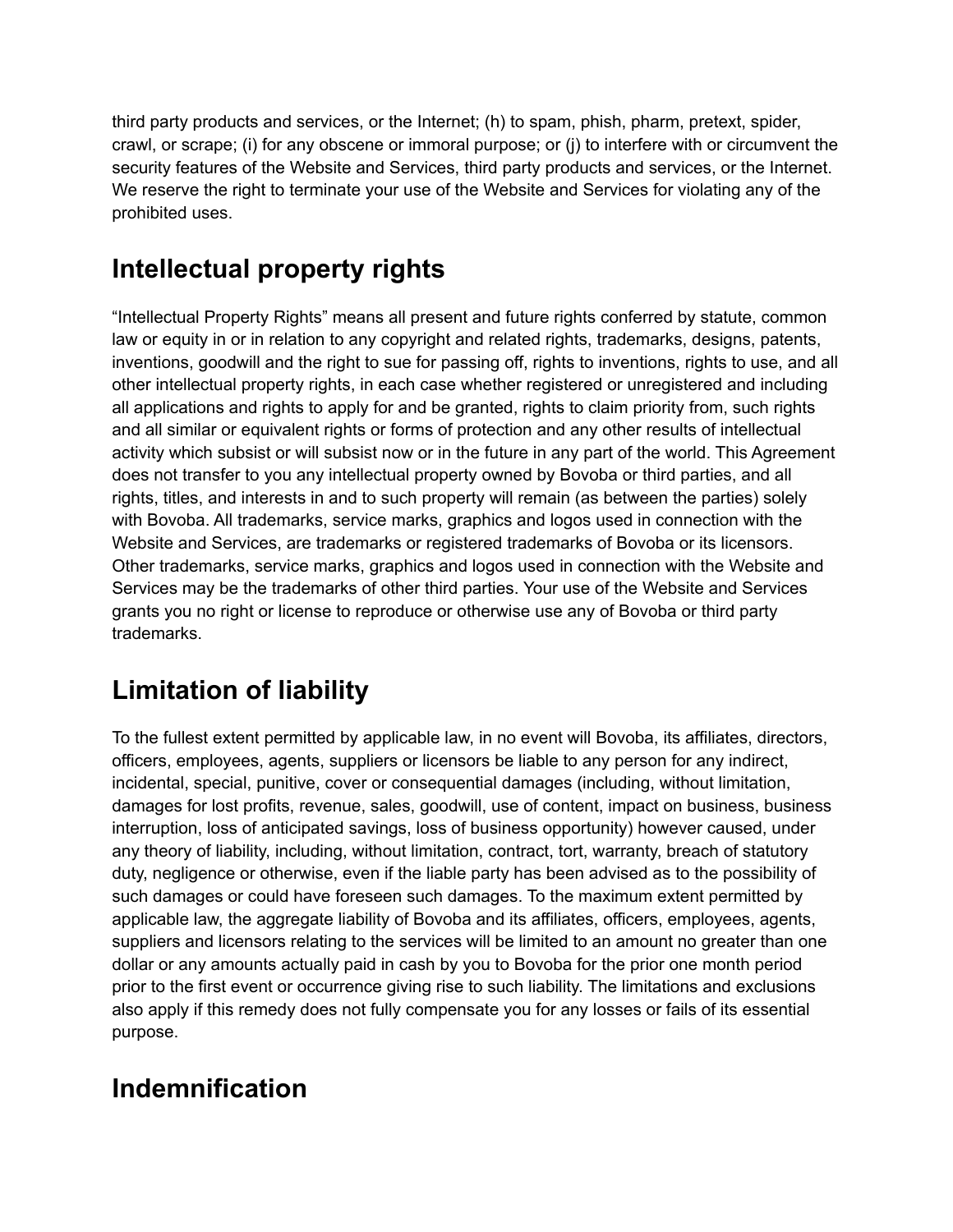You agree to indemnify and hold Bovoba and its affiliates, directors, officers, employees, agents, suppliers and licensors harmless from and against any liabilities, losses, damages or costs, including reasonable attorneys' fees, incurred in connection with or arising from any third party allegations, claims, actions, disputes, or demands asserted against any of them as a result of or relating to your Content, your use of the Website and Services or any willful misconduct on your part.

### **Severability**

All rights and restrictions contained in this Agreement may be exercised and shall be applicable and binding only to the extent that they do not violate any applicable laws and are intended to be limited to the extent necessary so that they will not render this Agreement illegal, invalid or unenforceable. If any provision or portion of any provision of this Agreement shall be held to be illegal, invalid or unenforceable by a court of competent jurisdiction, it is the intention of the parties that the remaining provisions or portions thereof shall constitute their agreement with respect to the subject matter hereof, and all such remaining provisions or portions thereof shall remain in full force and effect.

### **Assignment**

You may not assign, resell, sub-license or otherwise transfer or delegate any of your rights or obligations hereunder, in whole or in part, without our prior written consent, which consent shall be at our own sole discretion and without obligation; any such assignment or transfer shall be null and void. We are free to assign any of its rights or obligations hereunder, in whole or in part, to any third party as part of the sale of all or substantially all of its assets or stock or as part of a merger.

### **Changes and amendments**

We reserve the right to modify this Agreement or its terms related to the Website and Services at any time at our discretion. When we do, we will revise the updated date at the bottom of this page. We may also provide notice to you in other ways at our discretion, such as through the contact information you have provided.

An updated version of this Agreement will be effective immediately upon the posting of the revised Agreement unless otherwise specified. Your continued use of the Website and Services after the effective date of the revised Agreement (or such other act specified at that time) will constitute your consent to those changes.

#### **Acceptance of these terms**